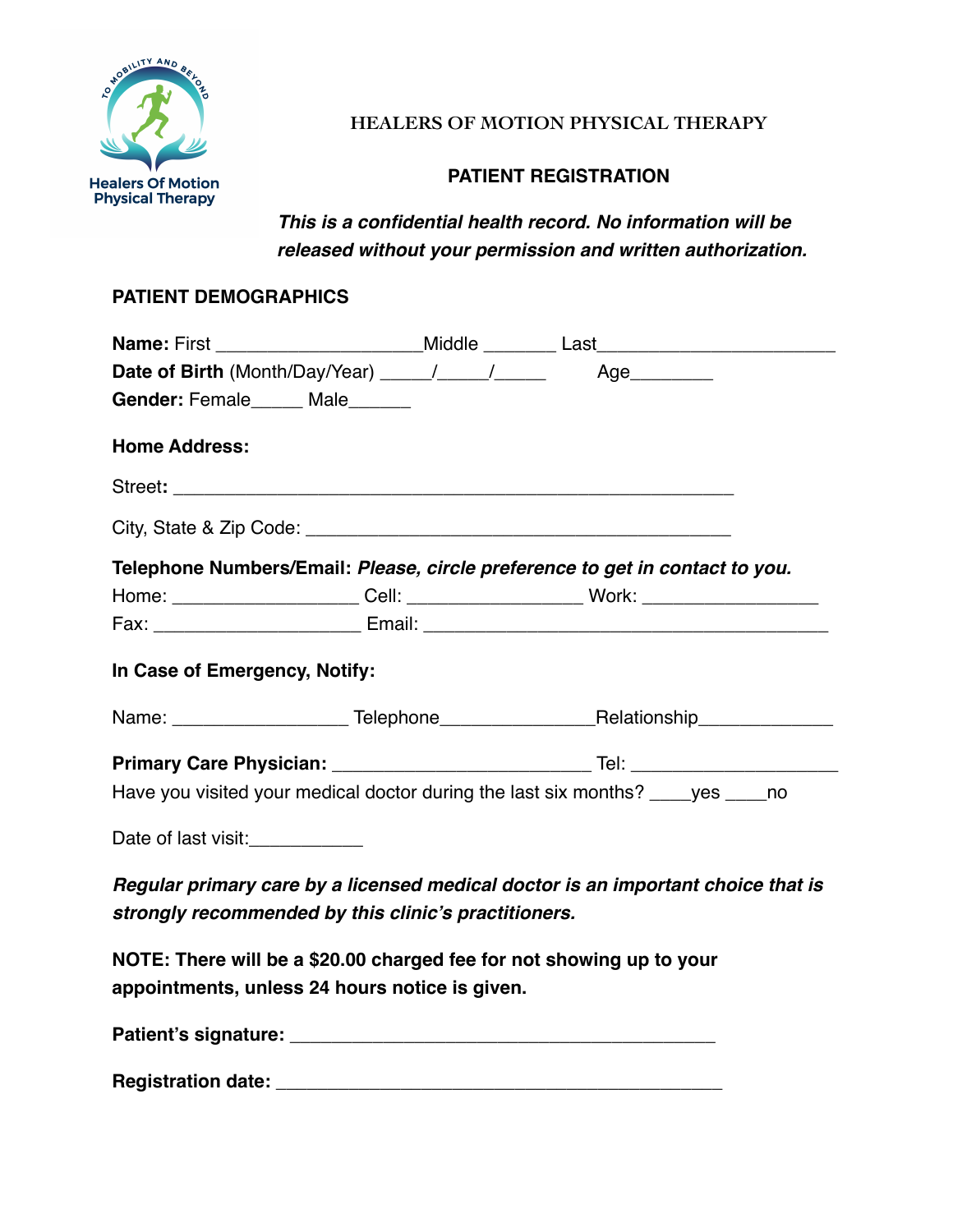

## H**EALERS OF MOTION PHYSICAL THERAPY**

**Dr. Evelyn Mora, PT, DPT** 

#### **INFORMED CONSENT TO TREAT**

I hereby request and consent to the performance of Physical Therapy treatments and other procedures within the scope of the practice of Physical Therapy on me (or on the patient named below, for whom I am legally responsible) by the Licensed Physical Therapist EVELYN MORA and/or other physical therapists who now or in the future treat me while employed by, working or associated with or serving as back-up for the physical therapist named above, including those working at the clinic or office listed above or any other office or clinic, whether signatories to this form or not.

By voluntarily signing below, I show that I have read or have had read to me, the above consent to treatment. I intend this consent form to cover the entire course of treatments for my present condition and for any future condition(s) for which I seek treatment.

### I **give my permission and consent to treatment.**

**Print patient's Name:** 2008. **Print patient's Name:** 2008. **Print patient's Name:** 2008. **Print patient** 

Sinature: **Executive Sinature:** 

| -- |
|----|
|----|

Representative signature if patient is a Minor or Impaired\_\_\_\_\_\_\_\_\_\_\_\_\_\_\_\_\_\_\_\_\_\_\_

Representative please indicate relationship with the patient\_\_\_\_\_\_\_\_\_\_\_\_\_\_\_\_\_\_\_\_\_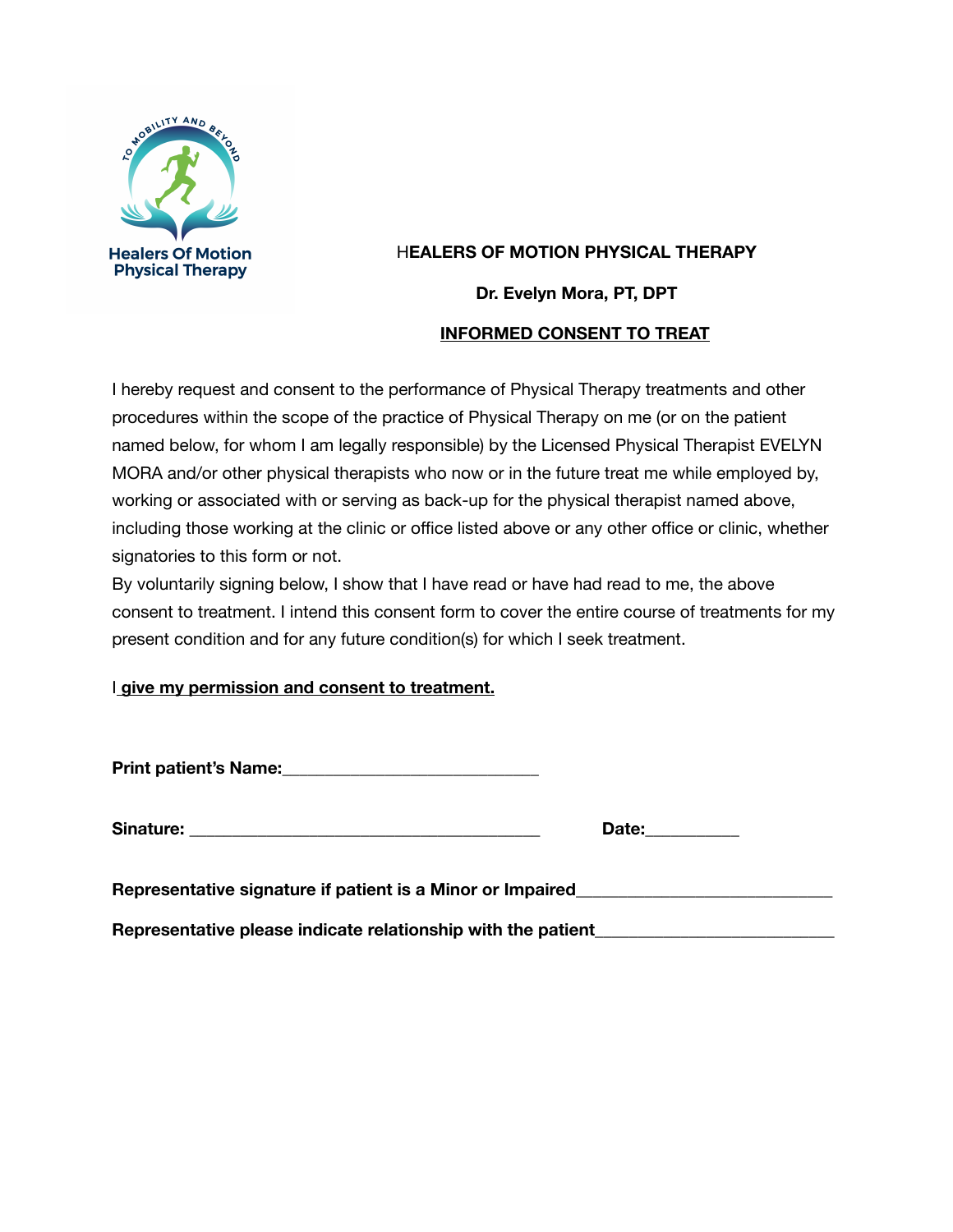

# **HEALERS OF MOTION PEMBROKE PINES PHYSICAL THERAPY**

|                                                                                                                                                                                                                                       |                                                                           | Age: Date: Date:                                                                                                                                                                                                                           |  |
|---------------------------------------------------------------------------------------------------------------------------------------------------------------------------------------------------------------------------------------|---------------------------------------------------------------------------|--------------------------------------------------------------------------------------------------------------------------------------------------------------------------------------------------------------------------------------------|--|
|                                                                                                                                                                                                                                       |                                                                           |                                                                                                                                                                                                                                            |  |
|                                                                                                                                                                                                                                       |                                                                           |                                                                                                                                                                                                                                            |  |
|                                                                                                                                                                                                                                       |                                                                           | ,我们也不会有什么。""我们的人,我们也不会有什么?""我们的人,我们也不会有什么?""我们的人,我们也不会有什么?""我们的人,我们也不会有什么?""我们的人                                                                                                                                                           |  |
| Date Of Onset( when you first noticed your problem):____________________________                                                                                                                                                      |                                                                           |                                                                                                                                                                                                                                            |  |
|                                                                                                                                                                                                                                       |                                                                           |                                                                                                                                                                                                                                            |  |
| Is your Condition: ______Getting worse ______Constant ______Intermittent                                                                                                                                                              |                                                                           |                                                                                                                                                                                                                                            |  |
|                                                                                                                                                                                                                                       |                                                                           |                                                                                                                                                                                                                                            |  |
|                                                                                                                                                                                                                                       |                                                                           |                                                                                                                                                                                                                                            |  |
| Is the pain:<br>____Stabbing _____Burning ____Throbbing _____Sharp<br>Dull                                                                                                                                                            |                                                                           |                                                                                                                                                                                                                                            |  |
| Is pain radiated(goes to any other area of your body)?: ________________                                                                                                                                                              |                                                                           |                                                                                                                                                                                                                                            |  |
| Please mark the areas of pain Please circle the number which correspond                                                                                                                                                               |                                                                           | to pain level                                                                                                                                                                                                                              |  |
| Your<br>Your<br>Neck<br>Right<br>Right<br>Side<br>Side<br>Shoulder<br>Your<br>Left<br>/Upper\<br>Side<br><b>Back</b><br>Elbow<br>o<br><b>Lower Back</b><br>Forearm<br>Wrist<br>Hand<br>Knee<br>Foot<br>‱0∿Cœœ<br>Front<br><b>Back</b> | 2 <br>$\vert$ 1<br>$\overline{0}$<br>00<br>0 Q<br><b>No Pain</b><br>Least | <b>PAIN INTENSITY SCALE</b><br>3   4   5   6   7   8   9<br>10 <sup>1</sup><br>$\bullet$<br>$\left( 0\right) 0\right)$<br>$\bullet$ $\bullet$<br>$\bullet$ <sup><math>\bullet</math></sup><br>Mild<br><b>Moderate</b><br>Severe Unbearable |  |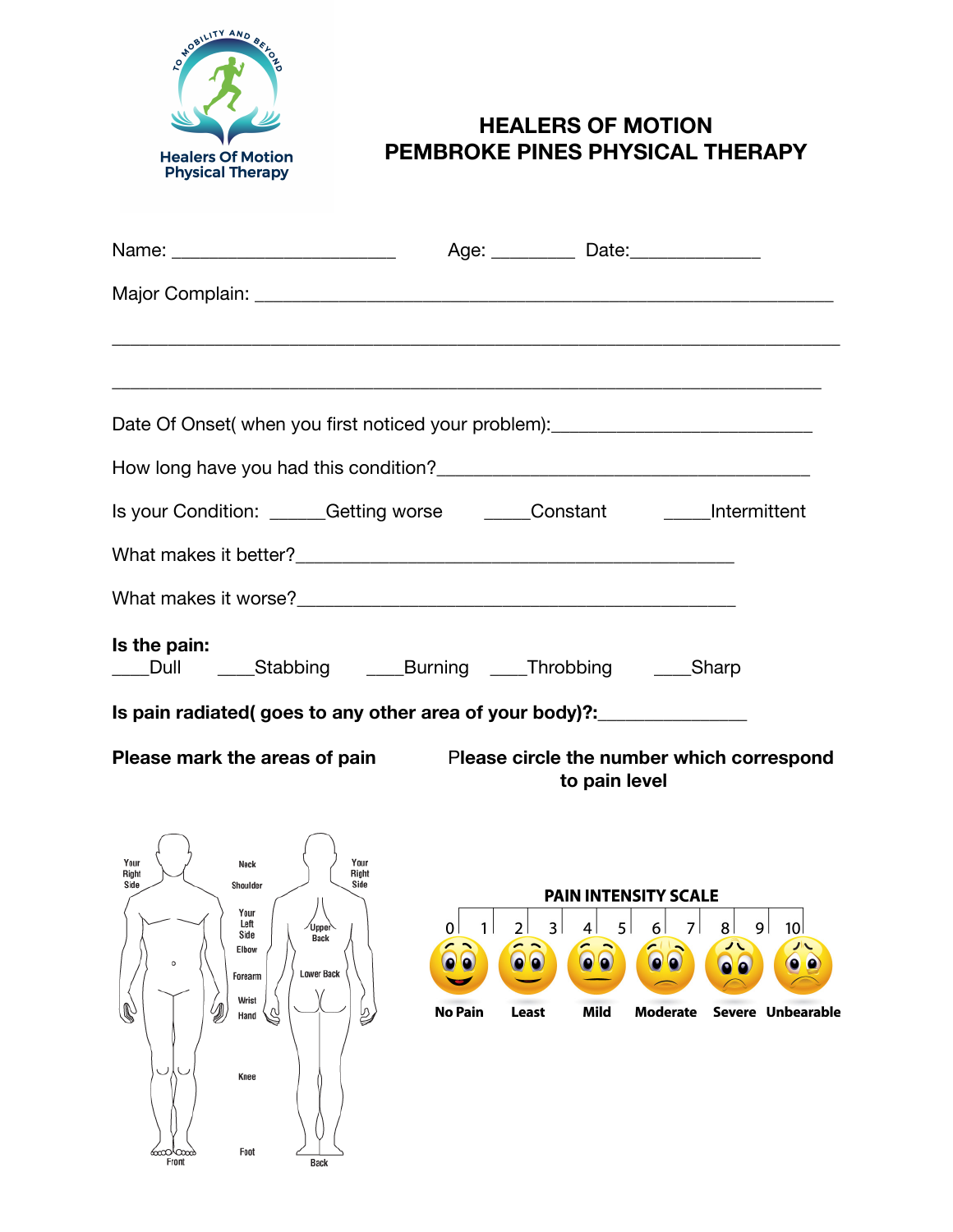# **Do you now have or have you ever had the following:**

| l 1                                                                                                 | Do you smoke?               | $\blacksquare$ | Cancer: Location_________                |  |
|-----------------------------------------------------------------------------------------------------|-----------------------------|----------------|------------------------------------------|--|
|                                                                                                     | Asthma                      | ΙI             | Chemotherapy <sub>[1]</sub> Radiotherapy |  |
| П                                                                                                   | Bronchitis / Emphysema      | ΙI             | <b>Diabetes</b>                          |  |
|                                                                                                     | <b>Shortness of Breath</b>  | ΙI             | <b>Stroke</b>                            |  |
| ⊔                                                                                                   | <b>High Blood Pressure</b>  | П              | Pacemaker / Atrial Fibrillation          |  |
| Ħ                                                                                                   | Latex Sensitivity / Allergy | $\Box$         | Headache                                 |  |
|                                                                                                     | <b>Celulitis</b>            | П              | Fibromyalgia                             |  |
| ΙI                                                                                                  | <b>Arthritis</b>            | $\Box$         | Osteoporosis                             |  |
|                                                                                                     |                             |                |                                          |  |
|                                                                                                     |                             |                |                                          |  |
| Do you have any precautions? Have you been told things to avoid?<br>Yes No, If yes, please explain: |                             |                |                                          |  |
|                                                                                                     |                             |                |                                          |  |

**Patient/Family/Guardian Signature:** \_\_\_\_\_\_\_\_\_\_\_\_\_\_\_\_\_\_\_\_\_\_\_\_\_\_\_\_\_\_\_\_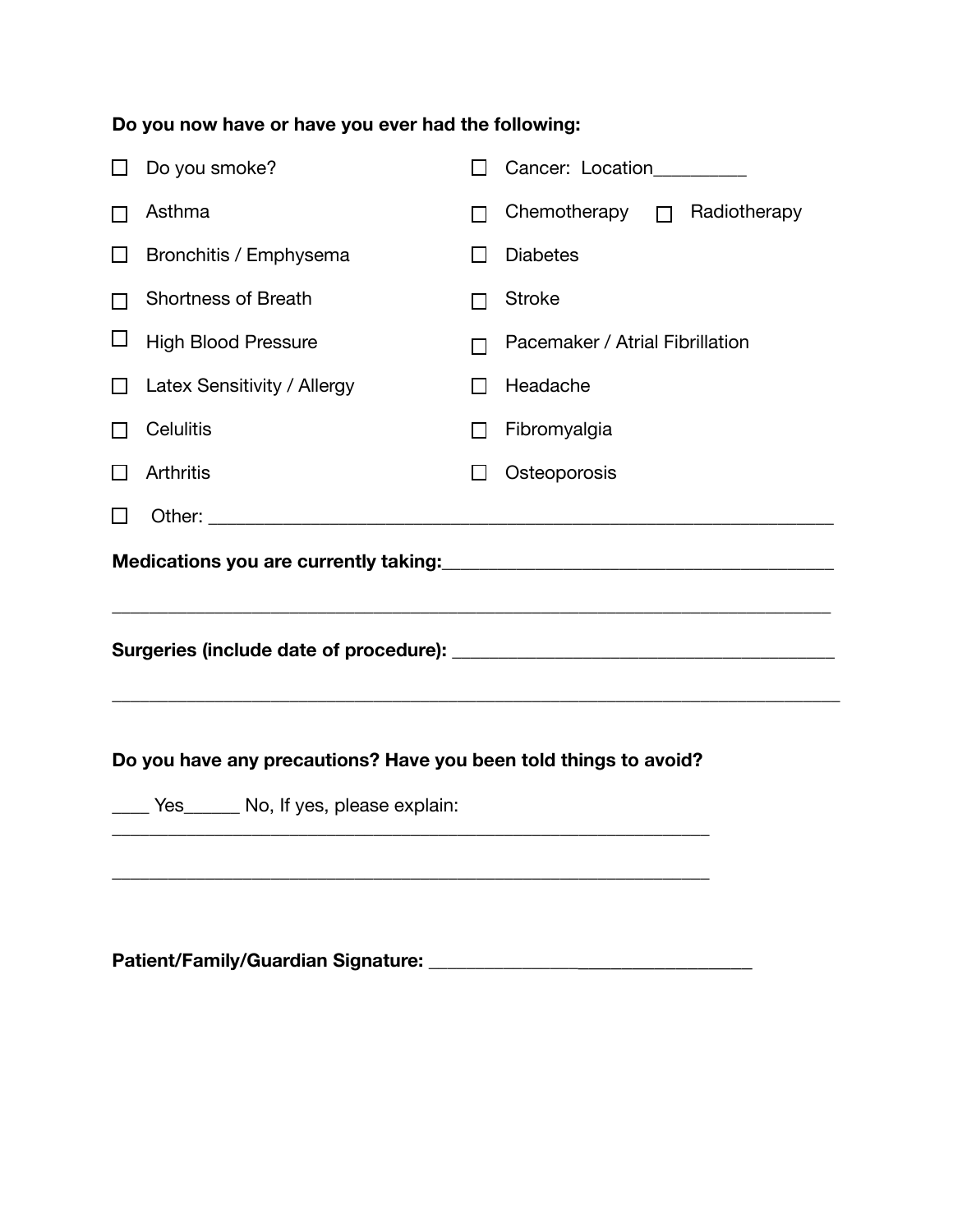

#### **PATIENT FINANCIAL RESPONSIBILITY**

- **\_\_\_\_\_\_\_\_\_ Insurance Coverage:** It is the patient's responsibility to be familiar with their insurance coverage, policy provisions, exclusions, and limitations, as well as requirements for authorizations. We attempt to verify that your coverage is active at the time of your visit. However, we depend on you to provide us with the most accurate information. If for any reason, your coverage is not active, you must know that the cost of the visit is your responsibility.
- **\_\_\_\_\_\_\_\_\_\_ Co‐Payment, Co‐Insurance and Deductibles:** Co‐Payments must be paid at the time of your visit. If your plan has a deductible and/or co-insurance, we will collect a portion at the time of your visit and the remainder will be billed to you once your insurance has processed the claim.
- **\_\_\_\_\_\_\_\_\_\_ Change of Insurance:** You must notify us immediately if you have had any changes to your insurance coverage.
- **\_\_\_\_\_\_\_\_\_\_ Referrals:** Whenever referrals are required by your insurance plan it is your responsibility to obtain them. We will assist you with this process if possible. You must notify us immediately if you change your Primary Care Physician and obtain a new referral.
- **\_\_\_\_\_\_\_\_\_\_Non‐Covered Services:** Patients are responsible for non‐covered services when they are denied by their insurance company.

I have read the statements above regarding my financial responsibilities. By signing below, I affirm that I clearly understand my financial responsibilities. I understand that if coverage and/or payment for any physical therapy services provided to me by Healers of Motion Physical Therapy is denied by my insurance company, I assume financial responsibility and will pay all such charges.

| Patient or Authorized Representative Signature  | Date                    |
|-------------------------------------------------|-------------------------|
| Print Patient or Authorized Representative Name | Relationship to Patient |
| Witness Signature                               | Date                    |